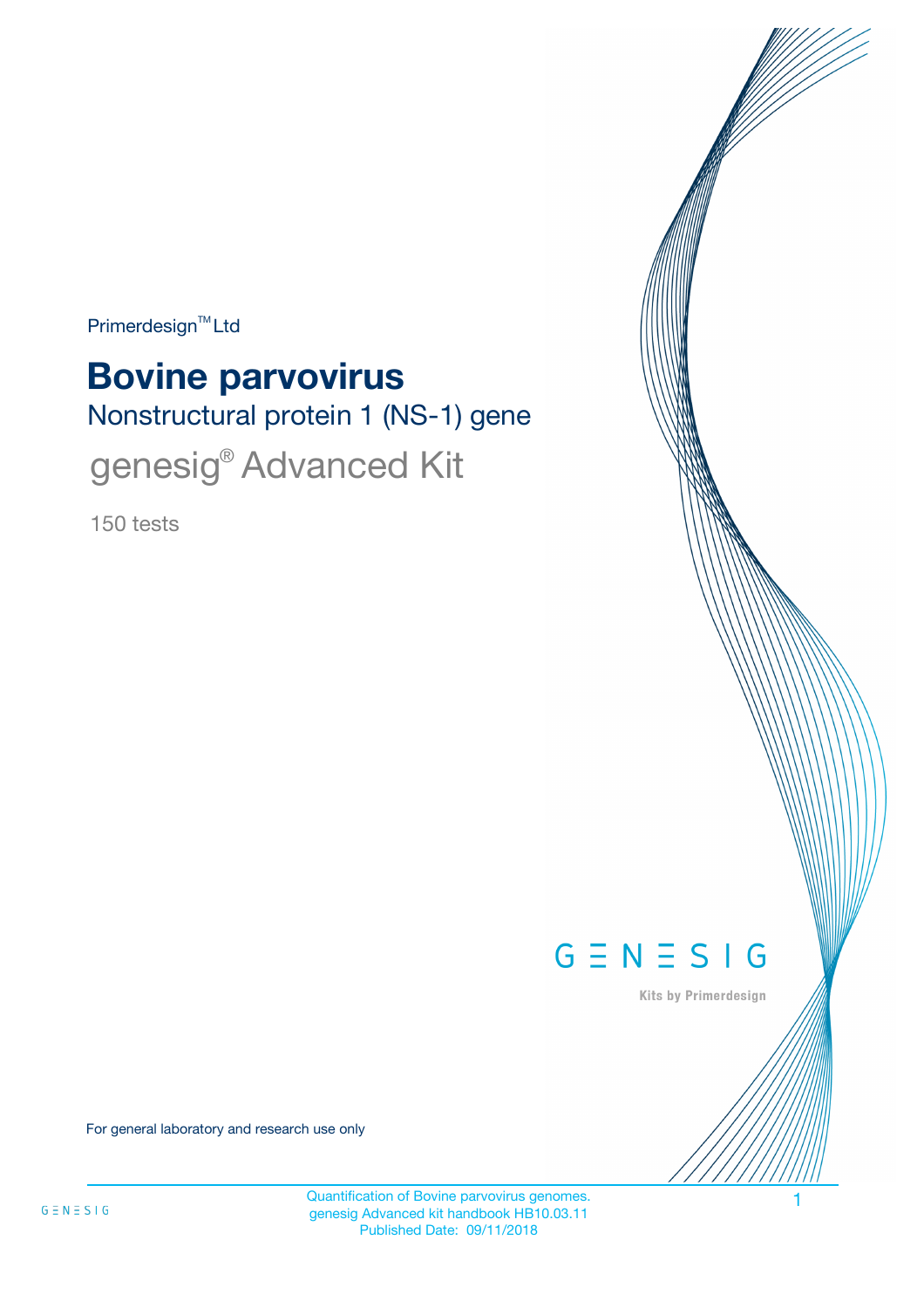## Introduction to Bovine parvovirus

Bovine parvovirus (BPV), (sometimes referred to as Haemadsorbing Enteric Virus or HADEN) is a member of the parvivirus group, subgroup Parvoirinae in the genus Bocavirus with three significant sub-species: BPV1, 2 and 3.

Parvoviruses are small, approx. 28μM diameter spheroid non-enveloped virus with a capsomeric structure containing a single-stranded DNA genome of approximately 5 kb.

The family Parvoviridae includes the subfamily Parvovirinae, members of which infect vertebrates, and the subfamily Densovirinae, members of which infect invertebrates. Five genera of the subfamily Parvovirinae are recognised; Amdovirus, Bocavirus, Dependovirus, Erythrovirusand Parvovirus. Dependent on host, immune status, and specific parvovirus species, typical clinical manifestations of parvovirus infection may range from subclinical infection to severe diseases, including spontaneous abortion, chronic immune complex disease, enteritis, hepatitis and myocarditis.

BPV most commonly causes diarrhoea in neonatal calves, and respiratory and reproductive disease in adult cattle. The distribution of the virus is worldwide. Transmission is both vertical (via the placental route) and horizontal (Faecal-oral route). The virus is very resistant to chemical and physical challenges. E.g. both ethyl ether and sodium desoxycbolate do nothing to affect it. Additionally 5-iodo-2'-deoxyuridine does not inhibit viral growth. BPV is robust enough to withstand moderate exposure to strong acids (pH2.0 for 30 minutes) and heating. Only cattle are naturally infected. Pigs develop antibodies after ingestion of BPV but develop no clinical signs.

Like members of the genera Erythrovirus and Amdovirus , the Bocavirus BPV has a single promoter at its left-hand end and uses both an internal and distal polyadenylation site. However, the alternative RNA processing strategy used by BPV generates a transcription profile that is different from that of other characterized parvoviruses.

Diarrhoea is often the only clinical sign in neonatal calves, although respiratory signs such as coughing, dyspnoea and nasal discharge also can occur.

Reproductive infection causes spontaneous abortion or the birth of weak or stillborn calves. Aborted fetuses are oedematous and have increased pleural and peritoneal fluid. Immunofluorescence (IF) can be used to detect the virus in fetal organs. Post-mortem examination of infected calves should show intestinal lesions.

The clinical signs of BPV may be made worse by concurrent GI infections.

Treatment consists of a 2 dose vaccination administered at intervals before calving.

Diagnosis in vivo is carried out via Fluorescent Antibody Test (FAT) or PCR. Nucleic acid testing via real-time PCR remains the most rapid and reliable way of detecting BPV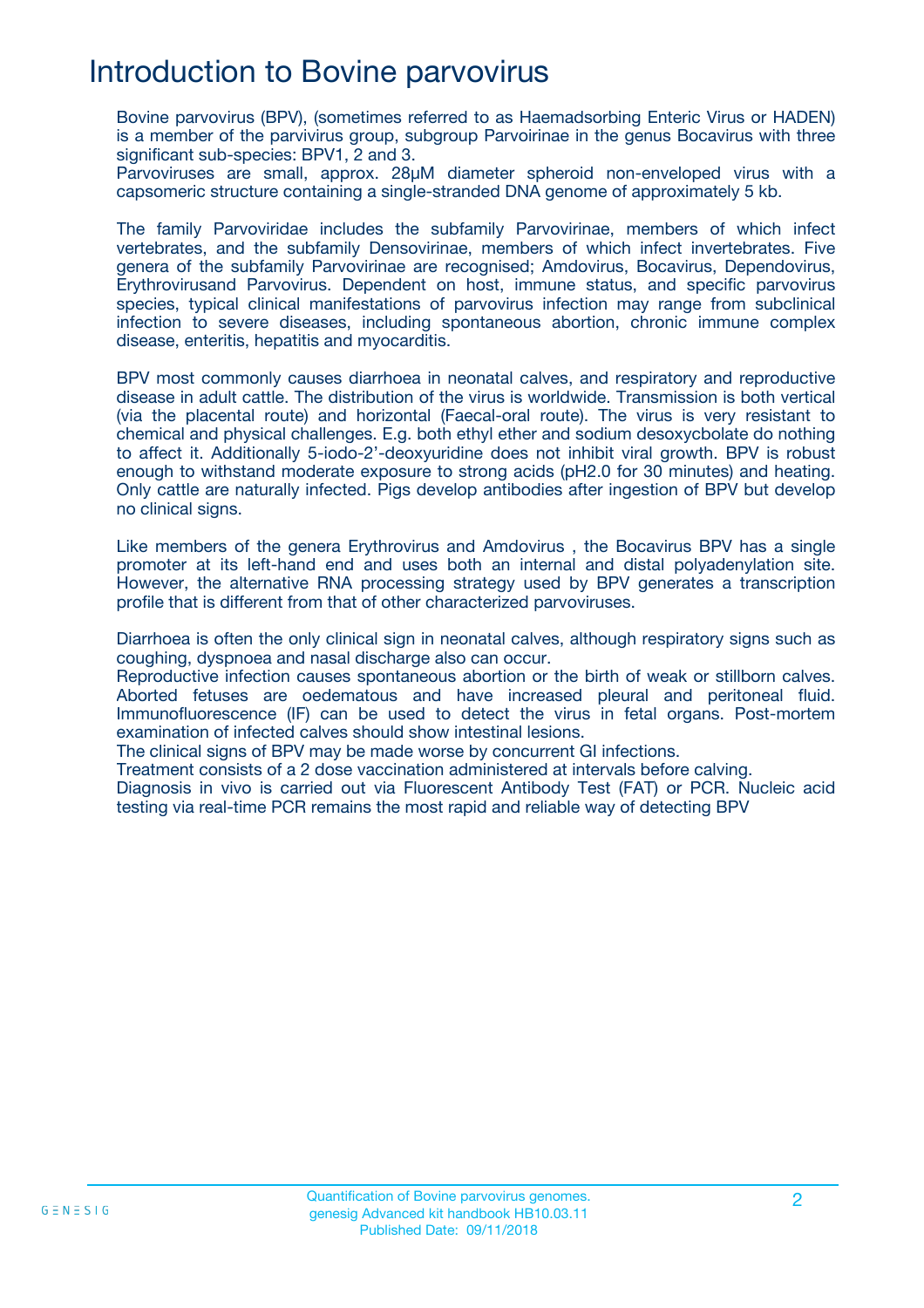## **Specificity**

The Primerdesign genesig Kit for Bovine parvovirus (BPV) genomes is designed for the in vitro quantification of BPV genomes. The kit is designed to have a broad detection profile. Specifically, the primers represent 100% homology with over 95% of the NCBI database reference sequences available at the time of design.

The dynamics of genetic variation means that new sequence information may become available after the initial design. Primerdesign periodically reviews the detection profiles of our kits and when required releases new versions.

If you require further information, or have a specific question about the detection profile of this kit then please send an e.mail to enquiry@primerdesign.co.uk and our bioinformatics team will answer your question.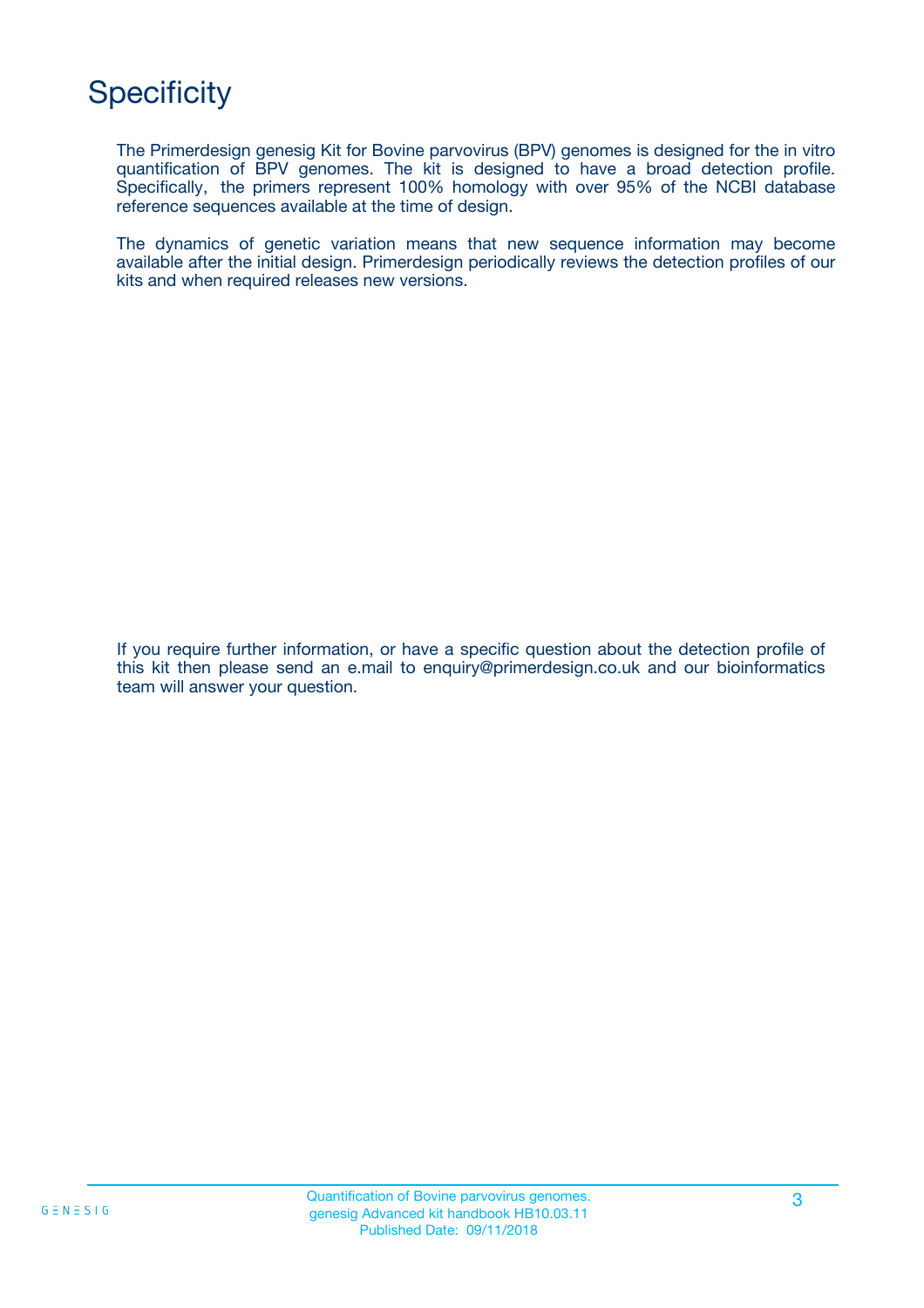## Kit contents

- **BPV specific primer/probe mix (150 reactions BROWN)** FAM labelled
- **BPV positive control template (for Standard curve RED)**
- **Internal extraction control primer/probe mix (150 reactions BROWN)** VIC labelled as standard
- **Internal extraction control DNA (150 reactions BLUE)**
- **Endogenous control primer/probe mix (150 reactions BROWN)** FAM labelled
- **RNase/DNase free water (WHITE)** for resuspension of primer/probe mixes
- **Template preparation buffer (YELLOW)** for resuspension of internal control template, positive control template and standard curve preparation

## Reagents and equipment to be supplied by the user

#### **Real-time PCR Instrument**

#### **Extraction kit**

This kit is recommended for use with genesig Easy DNA/RNA extraction kit. However, it is designed to work well with all processes that yield high quality RNA and DNA with minimal PCR inhibitors.

#### **oasig**TM **lyophilised or Precision**®**PLUS 2X qPCR Master Mix**

This kit is intended for use with oasig or PrecisionPLUS2X qPCR Master Mix.

**Pipettors and Tips**

**Vortex and centrifuge**

#### **Thin walled 1.5 ml PCR reaction tubes**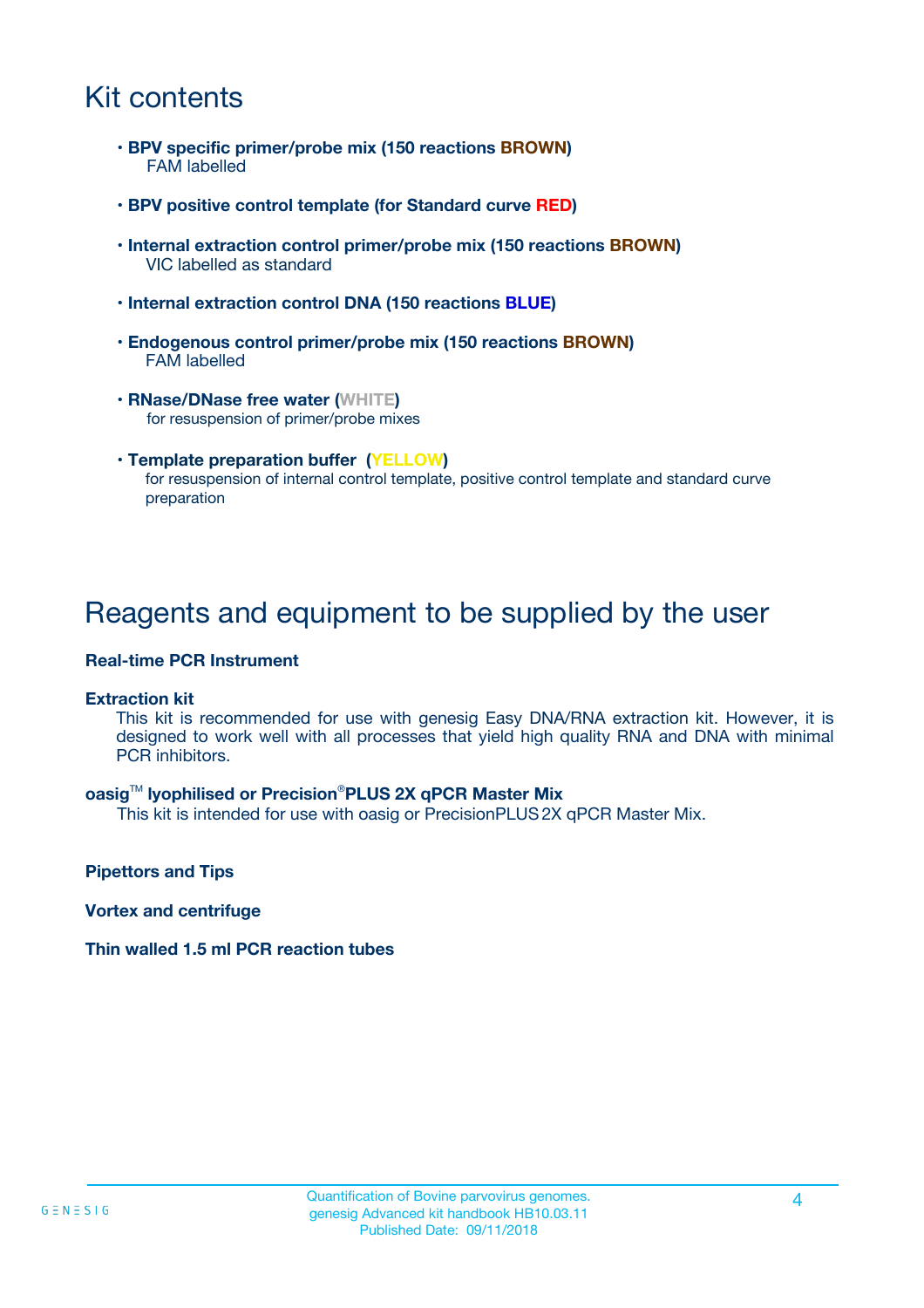### Kit storage and stability

This kit is stable at room temperature but should be stored at -20ºC on arrival. Once the lyophilised components have been resuspended they should not be exposed to temperatures above -20°C for longer than 30 minutes at a time and unnecessary repeated freeze/thawing should be avoided. The kit is stable for six months from the date of resuspension under these circumstances.

If a standard curve dilution series is prepared this can be stored frozen for an extended period. If you see any degradation in this serial dilution a fresh standard curve can be prepared from the positive control.

Primerdesign does not recommend using the kit after the expiry date stated on the pack.

### Suitable sample material

All kinds of sample material suited for PCR amplification can be used. Please ensure the samples are suitable in terms of purity, concentration, and DNA integrity (An internal PCR control is supplied to test for non specific PCR inhibitors). Always run at least one negative control with the samples. To prepare a negative-control, replace the template DNA sample with RNase/DNase free water.

### Dynamic range of test

Under optimal PCR conditions genesig BPV detection kits have very high priming efficiencies of >95% and can detect less than 100 copies of target template.

## Notices and disclaimers

This product is developed, designed and sold for research purposes only. It is not intended for human diagnostic or drug purposes or to be administered to humans unless clearly expressed for that purpose by the Food and Drug Administration in the USA or the appropriate regulatory authorities in the country of use. During the warranty period Primerdesign genesig detection kits allow precise and reproducible data recovery combined with excellent sensitivity. For data obtained by violation to the general GLP guidelines and the manufacturer's recommendations the right to claim under guarantee is expired. PCR is a proprietary technology covered by several US and foreign patents. These patents are owned by Roche Molecular Systems Inc. and have been sub-licensed by PE Corporation in certain fields. Depending on your specific application you may need a license from Roche or PE to practice PCR. Additional information on purchasing licenses to practice the PCR process may be obtained by contacting the Director of Licensing at Roche Molecular Systems, 1145 Atlantic Avenue, Alameda, CA 94501 or Applied Biosystems business group of the Applera Corporation, 850 Lincoln Centre Drive, Foster City, CA 94404. In addition, the 5' nuclease assay and other homogeneous amplification methods used in connection with the PCR process may be covered by U.S. Patents 5,210,015 and 5,487,972, owned by Roche Molecular Systems, Inc, and by U.S. Patent 5,538,848, owned by The Perkin-Elmer Corporation.

## Trademarks

Primerdesign™ is a trademark of Primerdesign Ltd.

genesig $^\circledR$  is a registered trademark of Primerdesign Ltd.

The PCR process is covered by US Patents 4,683,195, and 4,683,202 and foreign equivalents owned by Hoffmann-La Roche AG. BI, ABI PRISM® GeneAmp® and MicroAmp® are registered trademarks of the Applera Genomics (Applied Biosystems Corporation). BIOMEK® is a registered trademark of Beckman Instruments, Inc.; iCycler™ is a registered trademark of Bio-Rad Laboratories, Rotor-Gene is a trademark of Corbett Research. LightCycler™ is a registered trademark of the Idaho Technology Inc. GeneAmp®, TaqMan® and AmpliTaqGold® are registered trademarks of Roche Molecular Systems, Inc., The purchase of the Primerdesign™ reagents cannot be construed as an authorization or implicit license to practice PCR under any patents held by Hoffmann-LaRoche Inc.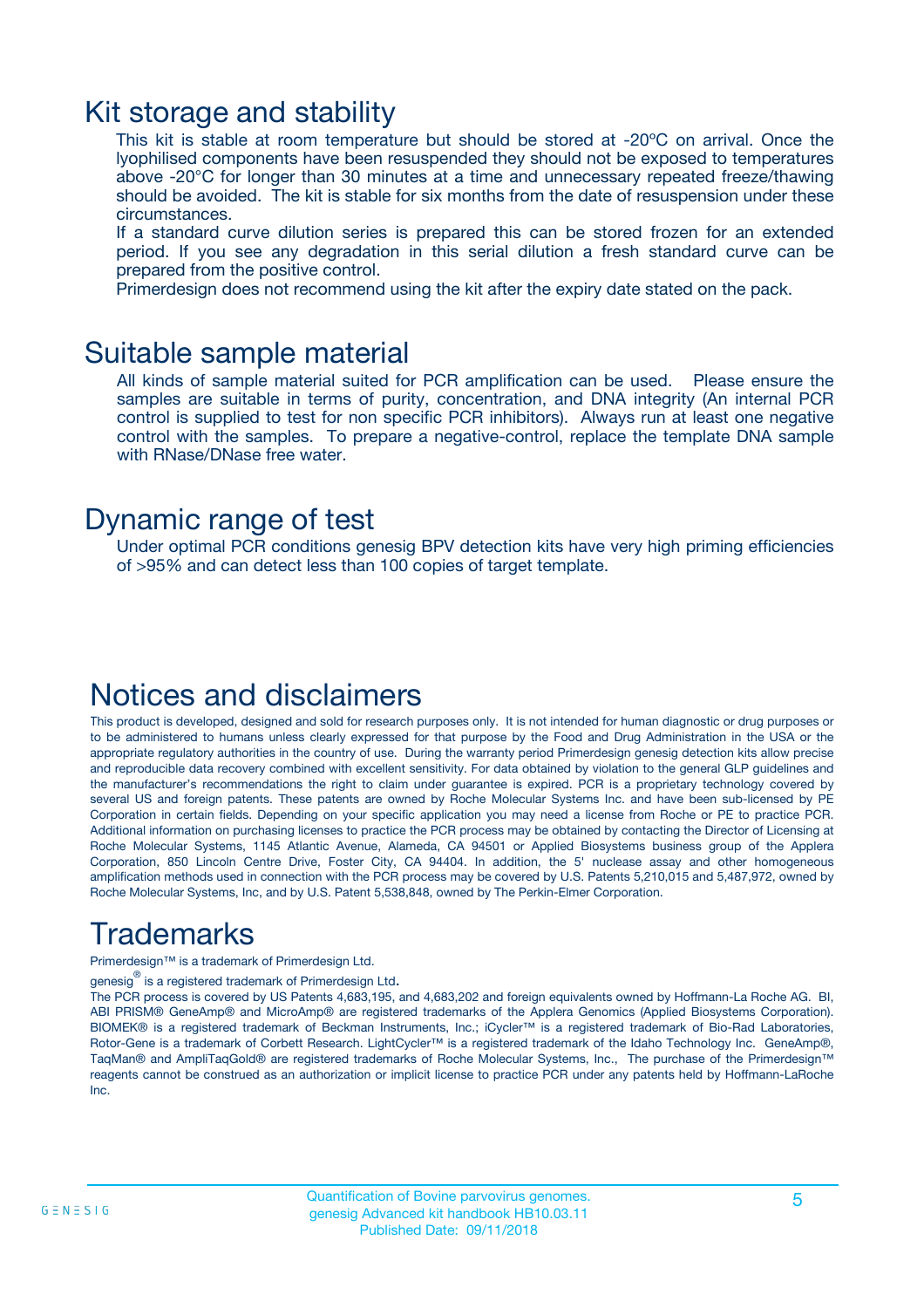## Principles of the test

#### **Real-time PCR**

A BPV specific primer and probe mix is provided and this can be detected through the FAM channel.

The primer and probe mix provided exploits the so-called TaqMan® principle. During PCR amplification, forward and reverse primers hybridize to the BPV DNA. A fluorogenic probe is included in the same reaction mixture which consists of a DNA probe labeled with a 5`-dye and a 3`-quencher. During PCR amplification, the probe is cleaved and the reporter dye and quencher are separated. The resulting increase in fluorescence can be detected on a range of qPCR platforms.

#### **Positive control**

For copy number determination and as a positive control for the PCR set up, the kit contains a positive control template. This can be used to generate a standard curve of BPV copy number / Cq value. Alternatively the positive control can be used at a single dilution where full quantitative analysis of the samples is not required. Each time the kit is used, at least one positive control reaction must be included in the run. A positive result indicates that the primers and probes for detecting the target BPV gene worked properly in that particular experimental scenario. If a negative result is obtained the test results are invalid and must be repeated. Care should be taken to ensure that the positive control does not contaminate any other kit component which would lead to false-positive results. This can be achieved by handling this component in a Post PCR environment. Care should also be taken to avoid cross-contamination of other samples when adding the positive control to the run. This can be avoided by sealing all other samples and negative controls before pipetting the positive control into the positive control well.

#### **Negative control**

To validate any positive findings a negative control reaction should be included every time the kit is used. For this reaction the RNase/DNase free water should be used instead of template. A negative result indicates that the reagents have not become contaminated while setting up the run.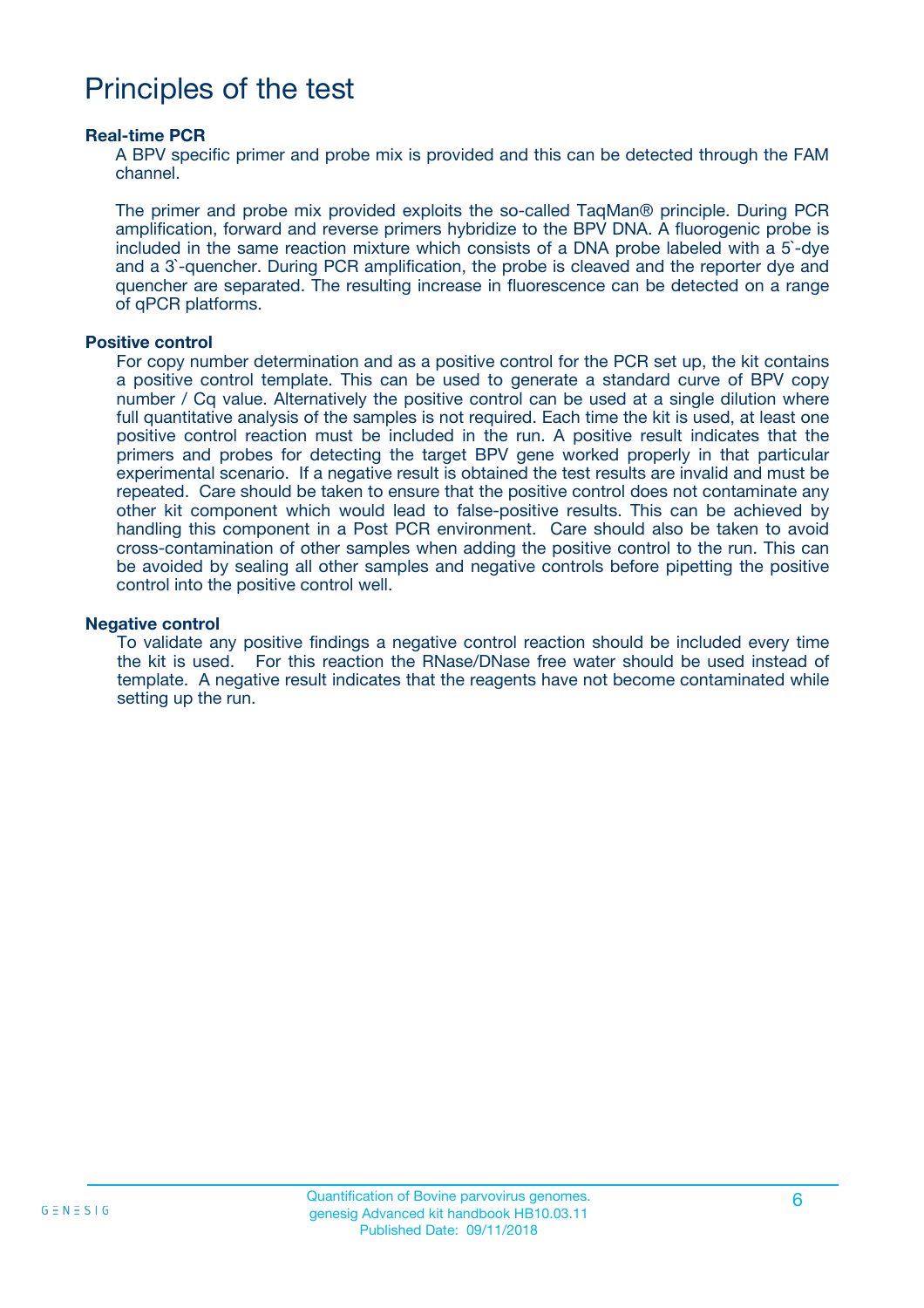#### **Internal DNA extraction control**

When performing DNA extraction, it is often advantageous to have an exogenous source of DNA template that is spiked into the lysis buffer. This control DNA is then co-purified with the sample DNA and can be detected as a positive control for the extraction process. Successful co-purification and qPCR for the control DNA also indicates that PCR inhibitors are not present at a high concentration.

A separate primer and probe mix are supplied with this kit to detect the exogenous DNA using qPCR. The primers are present at PCR limiting concentrations which allows multiplexing with the target sequence primers. Amplification of the control DNA does not interfere with detection of the BPV target DNA even when present at low copy number. The Internal control is detected through the VIC channel and gives a Cq value of 28+/-3.

#### **Endogenous control**

To confirm extraction of a valid biological template, a primer and probe mix is included to detect an endogenous gene. Detection of the endogenous control is through the FAM channel and it is NOT therefore possible to perform a multiplex with the BPV primers. A poor endogenous control signal may indicate that the sample did not contain sufficient biological material.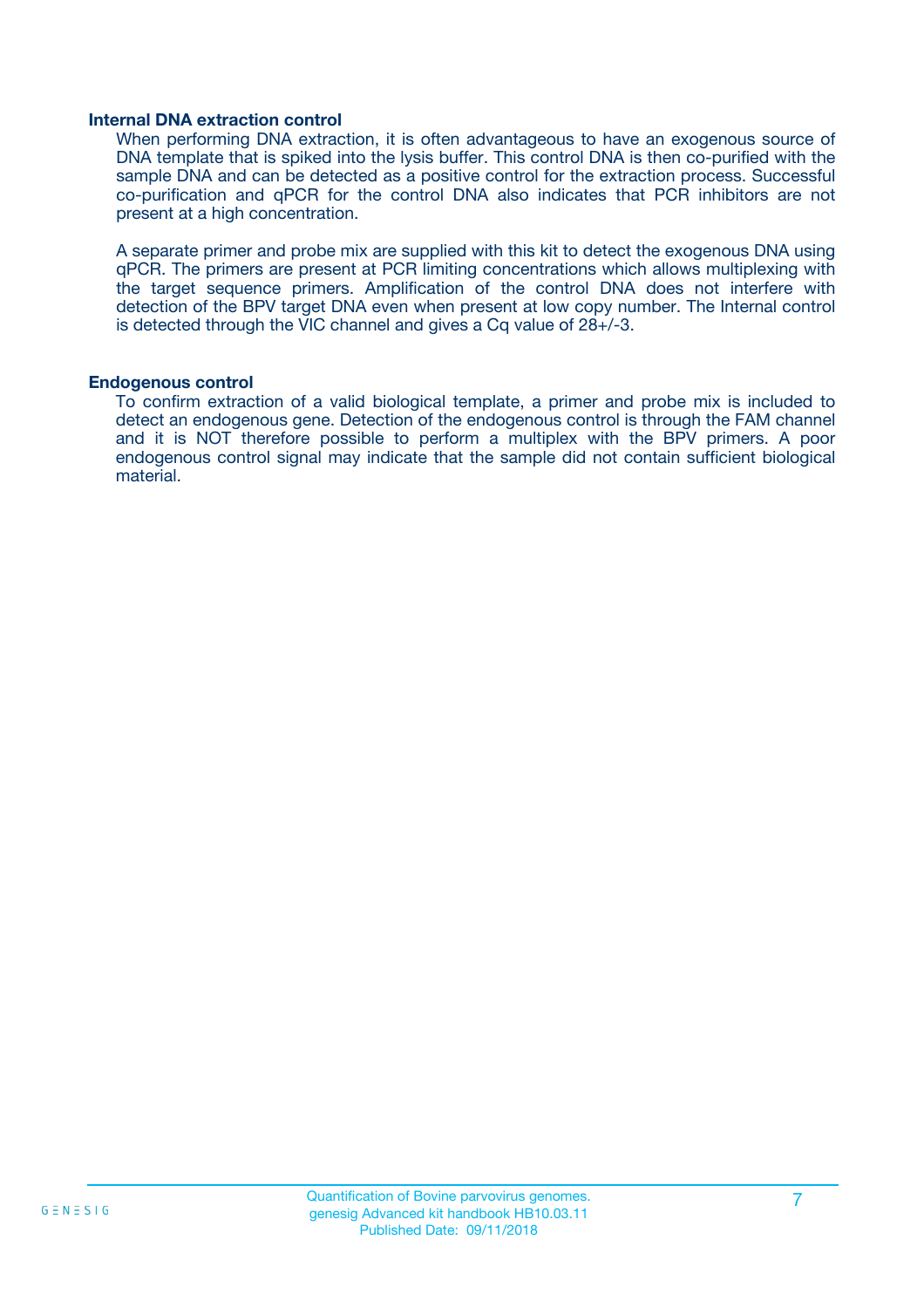### Resuspension protocol

To minimize the risk of contamination with foreign DNA, we recommend that all pipetting be performed in a PCR clean environment. Ideally this would be a designated PCR lab or PCR cabinet. Filter tips are recommended for all pipetting steps.

- **1. Pulse-spin each tube in a centrifuge before opening.** This will ensure lyophilised primer and probe mix is in the base of the tube and is not spilt upon opening the tube.
- **2. Resuspend the primer/probe mixes in the RNase/DNase free water supplied, according to the table below:**

To ensure complete resuspension, vortex each tube thoroughly.

| Component - resuspend in water                       |          |  |
|------------------------------------------------------|----------|--|
| <b>Pre-PCR pack</b>                                  |          |  |
| BPV primer/probe mix (BROWN)                         | $165$ µ  |  |
| Internal extraction control primer/probe mix (BROWN) | $165$ µl |  |
| Endogenous control primer/probe mix (BROWN)          | 165 µl   |  |

**3. Resuspend the internal control template and positive control template in the template preparation buffer supplied, according to the table below:** To ensure complete resuspension, vortex each tube thoroughly.

| Component - resuspend in template preparation buffer |          |  |  |
|------------------------------------------------------|----------|--|--|
| <b>Pre-PCR heat-sealed foil</b>                      |          |  |  |
| Internal extraction control DNA (BLUE)               |          |  |  |
| <b>Post-PCR heat-sealed foil</b>                     |          |  |  |
| BPV Positive Control Template (RED) *                | $500$ µl |  |  |

\* This component contains high copy number template and is a VERY significant contamination risk. It must be opened and handled in a separate laboratory environment, away from the other components.

## DNA extraction

The internal extraction control DNA can be added either to the DNA lysis/extraction buffer or to the DNA sample once it has been resuspended in lysis buffer.

**DO NOT add the internal extraction control DNA directly to the unprocessed biological sample as this will lead to degradation and a loss in signal.**

- **1. Add 4µl of the Internal extraction control DNA (BLUE) to each sample in DNA lysis/extraction buffer per sample.**
- **2. Complete DNA extraction according to the manufacturers protocols.**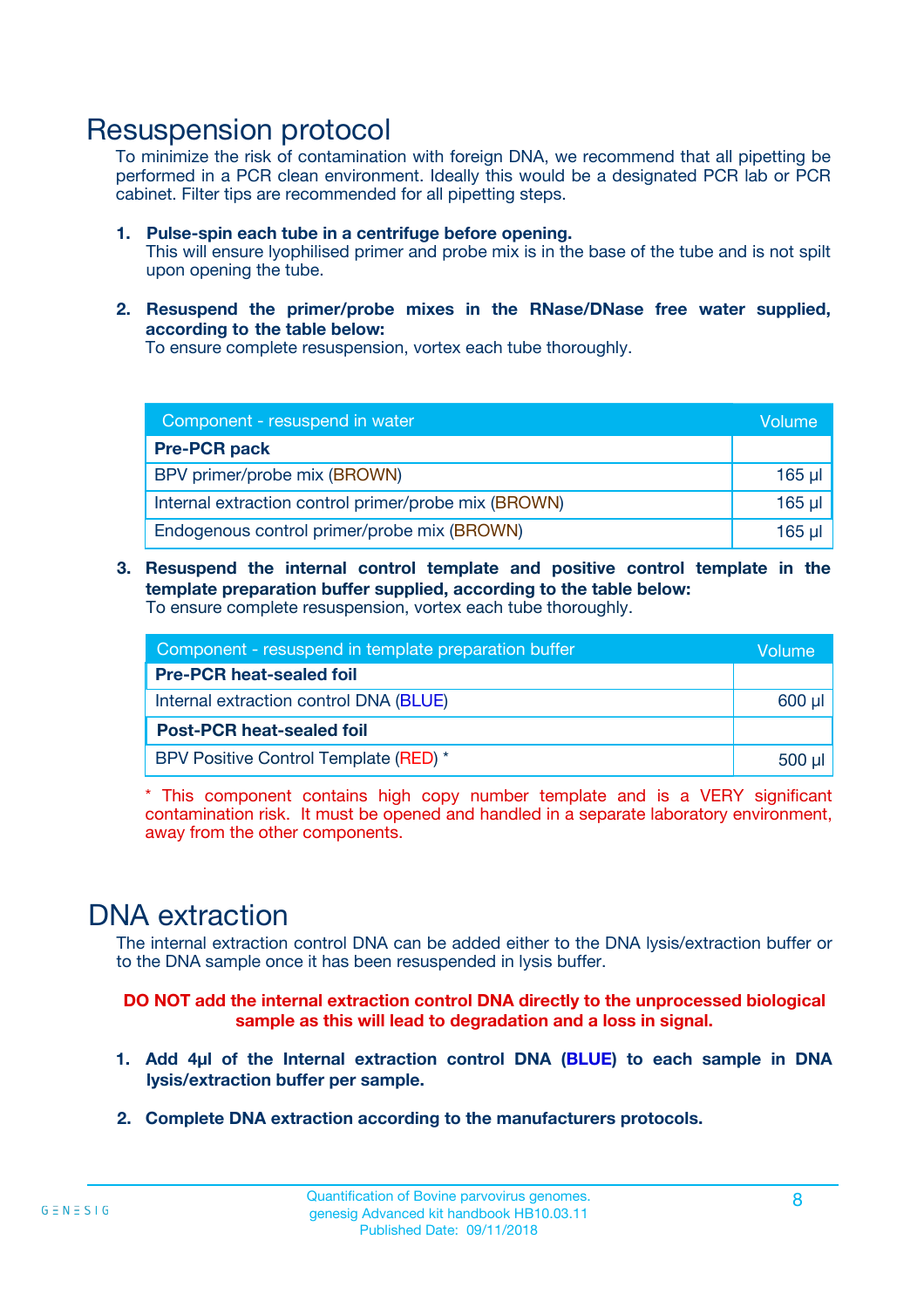## qPCR detection protocol

**1. For each DNA sample prepare a reaction mix according to the table below:** Include sufficient reactions for positive and negative controls.

| Component                                            | Volume   |
|------------------------------------------------------|----------|
| oasig or PrecisionPLUS 2X qPCR Master Mix            | $10 \mu$ |
| BPV primer/probe mix (BROWN)                         | 1 µI     |
| Internal extraction control primer/probe mix (BROWN) | 1 µl     |
| <b>RNase/DNase free water (WHITE)</b>                | $3 \mu$  |
| <b>Final Volume</b>                                  | 15 µl    |

**2. For each DNA sample prepare an endogenous control reaction according to the table below (Optional):**

**This control reaction will provide useful information regarding the quality of the biological sample.**

| Component                                   | Volume   |
|---------------------------------------------|----------|
| oasig or PrecisionPLUS 2X qPCR Master Mix   | $10 \mu$ |
| Endogenous control primer/probe mix (BROWN) | 1 µI     |
| <b>RNase/DNase free water (WHITE)</b>       | $4 \mu$  |
| <b>Final Volume</b>                         | 15 µl    |

- **3. Pipette 15µl of each mix into individual wells according to your qPCR experimental plate set up.**
- **4. Prepare sample DNA templates for each of your samples.**
- **5. Pipette 5µl of DNA template into each well, according to your experimental plate set up.**

For negative control wells use 5µl of RNase/DNase free water. The final volume in each well is 20ul.

**6. If a standard curve is included for quantitative analysis, prepare a reaction mix according to the table below:**

| Component                                 | Volume  |
|-------------------------------------------|---------|
| oasig or PrecisionPLUS 2X qPCR Master Mix | 10 µl   |
| BPV primer/probe mix (BROWN)              | 1 µI    |
| <b>RNase/DNase free water (WHITE)</b>     | $4 \mu$ |
| <b>Final Volume</b>                       | 15 µl   |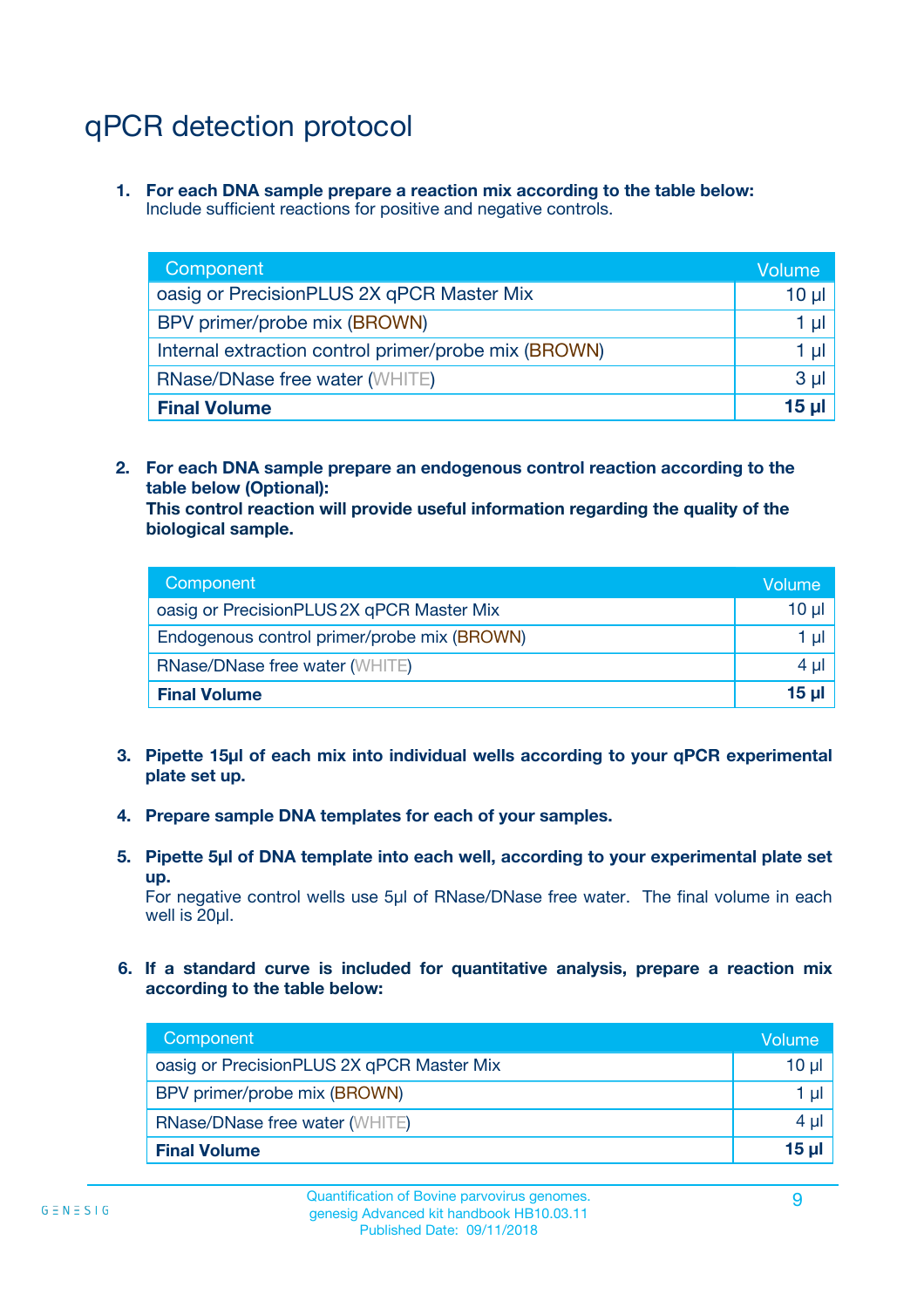#### **7. Preparation of standard curve dilution series.**

- 1) Pipette 90µl of template preparation buffer into 5 tubes and label 2-6
- 2) Pipette 10µl of Positive Control Template (RED) into tube 2
- 3) Vortex thoroughly
- 4) Change pipette tip and pipette 10µl from tube 2 into tube 3
- 5) Vortex thoroughly

Repeat steps 4 and 5 to complete the dilution series

| <b>Standard Curve</b>         | <b>Copy Number</b>     |
|-------------------------------|------------------------|
| Tube 1 Positive control (RED) | $2 \times 10^5$ per µl |
| Tube 2                        | $2 \times 10^4$ per µl |
| Tube 3                        | $2 \times 10^3$ per µl |
| Tube 4                        | $2 \times 10^2$ per µl |
| Tube 5                        | 20 per µl              |
| Tube 6                        | 2 per µl               |

**8. Pipette 5µl of standard template into each well for the standard curve according to your experimental plate set up.**

#### The final volume in each well is 20µl.

## qPCR amplification protocol

Amplification conditions using oasig or PrecisionPLUS 2X qPCR Master Mix.

|             | <b>Step</b>       | <b>Time</b>     | Temp    |
|-------------|-------------------|-----------------|---------|
|             | Enzyme activation | 2 min           | 95 °C   |
| Cycling x50 | Denaturation      | 10 <sub>s</sub> | 95 $°C$ |
|             | DATA COLLECTION * | 60 s            | 60 °C   |

\* Fluorogenic data should be collected during this step through the FAM and VIC channels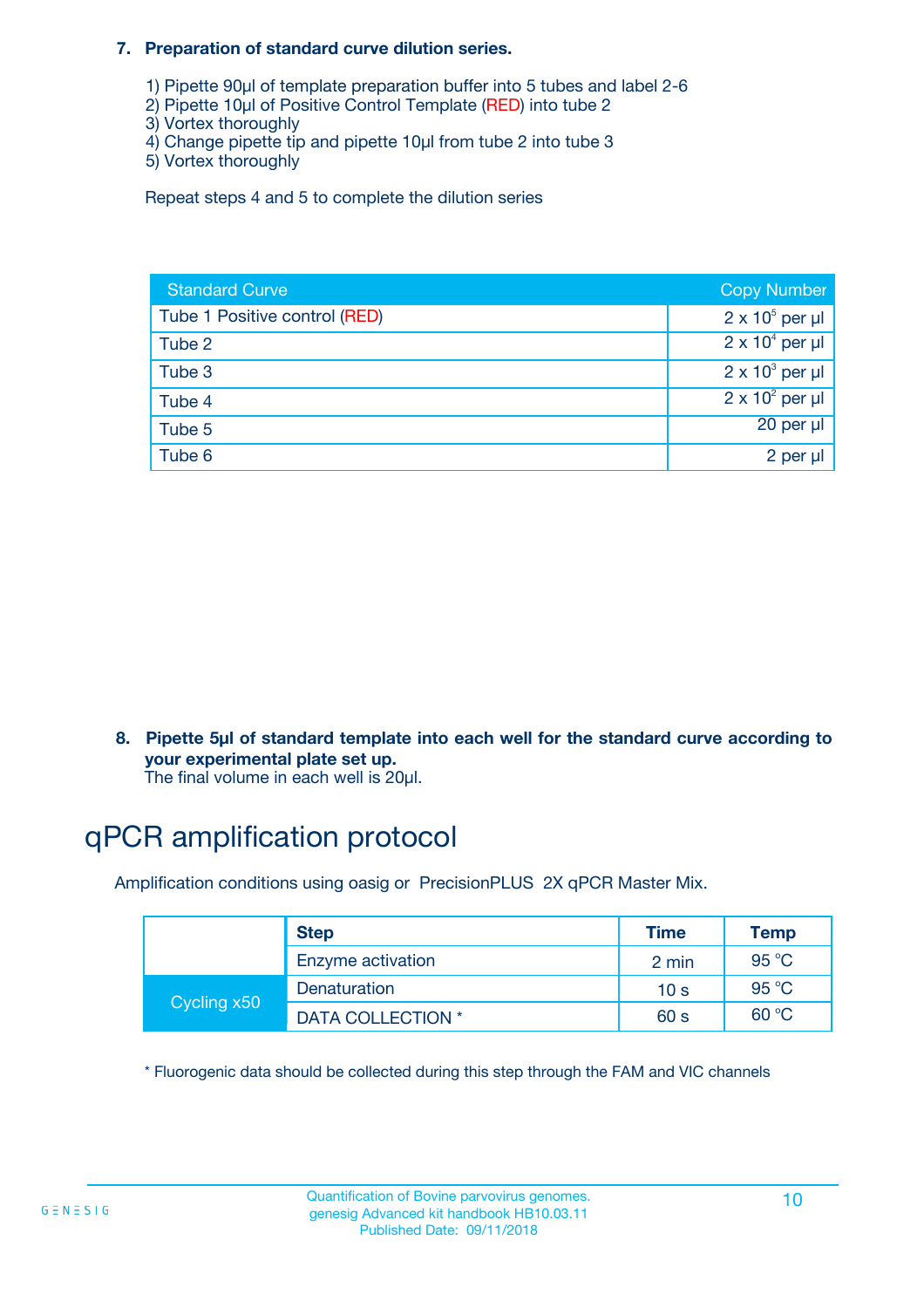## Interpretation of results

| <b>Target</b><br>(FAM) | Internal<br>control<br>(NIC) | <b>Positive</b><br>control | Negative<br>control | Interpretation                                                                                                  |
|------------------------|------------------------------|----------------------------|---------------------|-----------------------------------------------------------------------------------------------------------------|
| $\leq 30$              | $+ 1 -$                      | ÷                          |                     | <b>POSITIVE QUANTITATIVE RESULT</b><br>calculate copy number                                                    |
| > 30                   | ÷                            | ÷                          |                     | <b>POSITIVE QUANTITATIVE RESULT</b><br>calculate copy number                                                    |
| > 30                   |                              | ÷                          |                     | <b>POSITIVE QUALITATIVE RESULT</b><br>do not report copy number as this<br>may be due to poor sample extraction |
|                        | ÷                            | ÷                          |                     | <b>NEGATIVE RESULT</b>                                                                                          |
|                        |                              |                            |                     | <b>EXPERIMENT FAILED</b>                                                                                        |
| $+ 1 -$                | $+ 1 -$                      | ÷                          | $\leq 35$           | due to test contamination                                                                                       |
| $+ 1 -$                | $+ 1 -$                      | ÷                          | > 35                | $\star$                                                                                                         |
|                        |                              | ÷                          |                     | <b>SAMPLE PREPARATION FAILED</b>                                                                                |
|                        |                              |                            |                     | <b>EXPERIMENT FAILED</b>                                                                                        |

Positive control template (**RED**) is expected to amplify between Cq 16 and 23. Failure to satisfy this quality control criterion is a strong indication that the experiment has been compromised.

\*Where the test sample is positive and the negative control is positive with a  $Ca > 35$ , the sample must be reinterpreted based on the relative signal strength of the two results:



If the sample amplifies  $> 5$  Cq earlier than the negative control then the sample should be reinterpreted (via the table above) with the negative control verified as negative.



If the sample amplifies  $< 5$  Cq earlier than the negative control then the positive sample result is invalidated and<br>the result should be determined  $the$  result should be inconclusive due to test contamination. The test for this sample should be repeated.